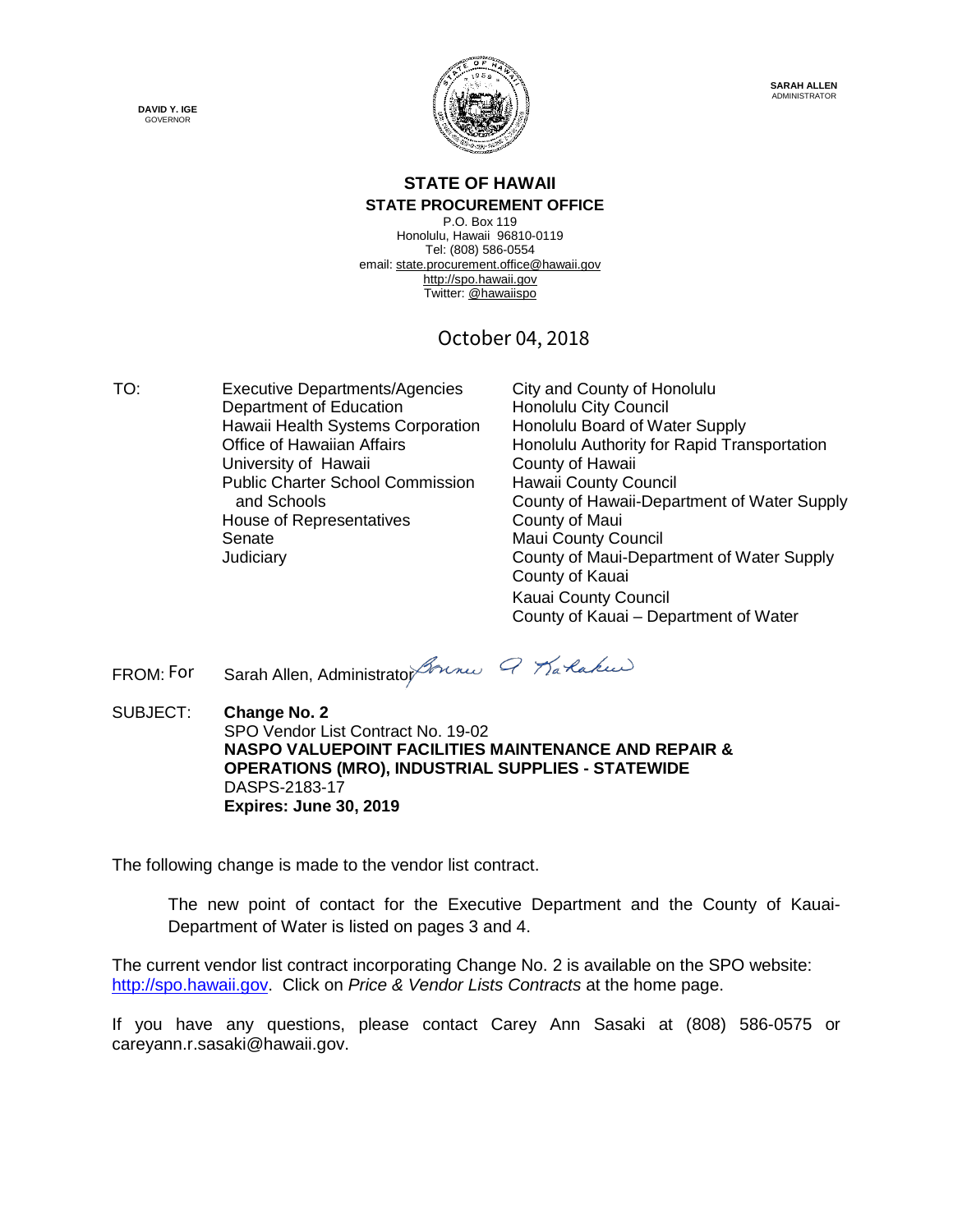## **WHERE TO FIND**

| Vendor Codes, Compliance, Pcard, PO's, GET, Payments, Form SPO-012 5 |
|----------------------------------------------------------------------|
| Percentage Off List Per Category:                                    |
|                                                                      |
|                                                                      |
|                                                                      |
|                                                                      |
|                                                                      |
| <b>Contact Information:</b>                                          |
|                                                                      |
|                                                                      |
|                                                                      |
|                                                                      |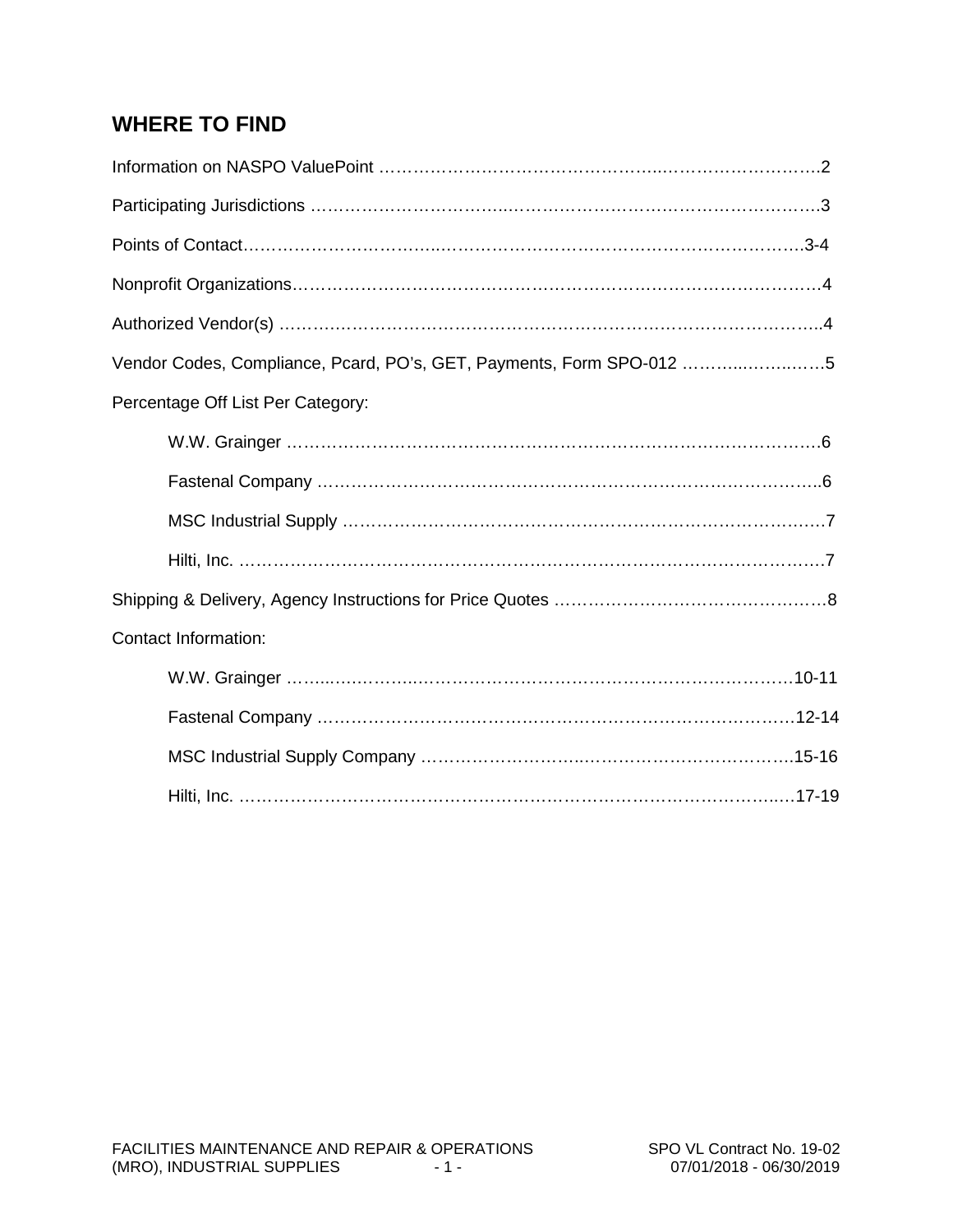#### **STATE OF HAWAII STATE PROCUREMENT OFFICE**

**SPO Vendor List Contract No. 19-02**

Replaces SPO Vendor List Contract No. 11-10 Includes Change No. 2 Effective: 10/4/2018

#### **NASPO VALUEPOINT FACILITIES MAINTENANCE AND REPAIR & OPERATIONS (MRO), INDUSTRIAL SUPPLIES**

(NASPO ValuePoint Contract No. DASPS-2183-17) **July 1, 2018 to June 30, 2019**

#### **INFORMATION ON NASPO VALUEPOINT**

The NASPO ValuePoint Cooperative Purchasing Organization is a multi-state contracting consortium of state governments, including local governments, of which the State of Hawaii is a member. The NASPO ValuePoint Purchasing Organization seeks to achieve price discounts by combining the requirements of multi-state governmental agencies, and cost-effective and efficient acquisition of quality products and services.

The State of Oregon is the current lead agency and contract administrator for the NASPO ValuePoint Facilities Maintenance and Repair & Operations (MRO), Industrial Supplies contract. A request for competitive sealed proposals was issued on behalf of NASPO ValuePoint Cooperative Purchasing Organization, LLC and contracts were awarded to thirteen (13) qualified Contractors. The State of Hawaii has signed a Participating Addendum with four (4) Contractors.

The product services and categories include janitorial equipment & supplies, sanitation cleaning chemicals & supplies, fasteners, material handling, plumbing, power sources, outdoor garden, lamps & lighting and ballasts, heating ventilation air conditioning (HVAC), hand tools, power tools (excluding automotive related tools and products), electrical, paint, security, and safety (does not include any Public Safety Equipment) products.

For additional information on this contract, visit the NASPO ValuePoint website at [www.naspovaluepoint.org.](http://www.naspovaluepoint.org/)

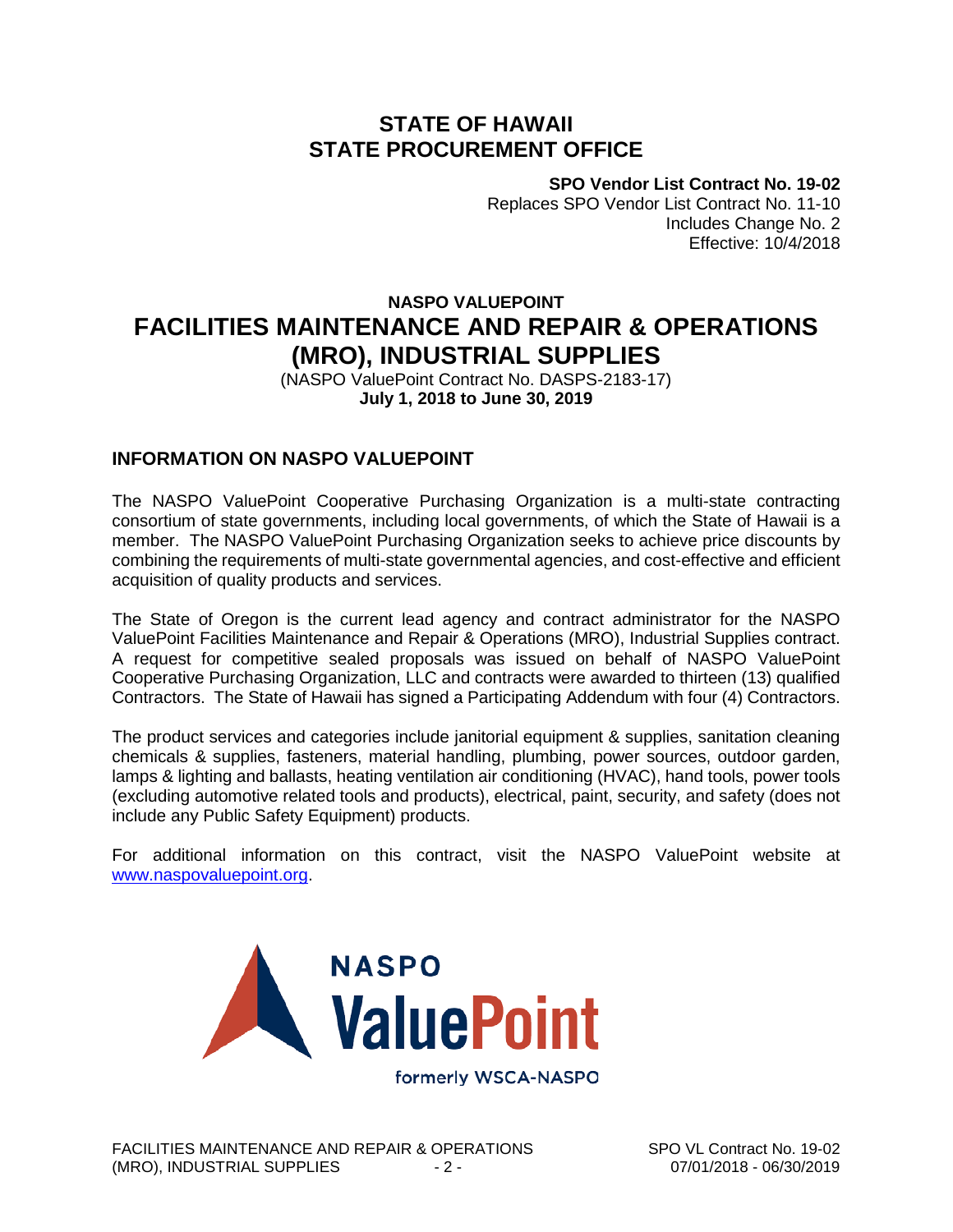**PARTICIPATING JURISDICTIONS** listed below have signed a cooperative agreement and/or a memorandum of agreement with the SPO and are authorized to utilize this vendor list contract.

| <b>Executive Departments/Agencies</b>                              | City and County of Honolulu                   |
|--------------------------------------------------------------------|-----------------------------------------------|
| Department of Education (DOE)                                      | <b>Honolulu City Council</b>                  |
| Hawaii Health Systems Corporation                                  | Honolulu Board of Water Supply                |
| <b>Office of Hawaiian Affairs</b>                                  | Honolulu Authority for Rapid Transportation   |
| University of Hawaii                                               | County of Hawaii                              |
| Public Charter School Commission and Schools Hawaii County Council |                                               |
| House of Representatives                                           | County of Hawaii – Department of Water Supply |
| Senate                                                             | County of Maui                                |
| Judiciary                                                          | <b>Maui County Council</b>                    |
|                                                                    | County of Maui – Department of Water Supply   |
|                                                                    | County of Kauai                               |
|                                                                    | Kauai County Council                          |
|                                                                    | County of Kauai – Department of Water         |

The participating jurisdictions are not required, but may purchase from this vendor list contract, and requests for exception from the contract are not required. Participating jurisdictions are allowed to purchase from other contractors, however, HRS chapter 103D and the procurement rules apply to purchases using the applicable procurement method and its procedures, such as small purchases or competitive sealed bidding. The decision to use this contract or to solicit pricing from other sources will be at the discretion of the participating jurisdiction.

**POINT OF CONTACT**. Questions regarding the products listed, ordering, pricing and status should be directed to the contractor(s).

| <b>Jurisdiction</b>   | <b>Name</b>            | <b>Telephone</b> | <b>Fax</b> | E-mail                           |
|-----------------------|------------------------|------------------|------------|----------------------------------|
| Executive             | Carey Ann Sasaki       | 586-0575         | 586-0570   | careyann.r.sasaki@hawaii.gov     |
| <b>DOE</b>            | Procurement            | 675-0130         | 675-0133   | doeprocure@notes.k12.hi.us       |
|                       | <b>Staff</b>           |                  |            |                                  |
| <b>HHSC</b>           | Jeff Dansdill          | 657-3721         |            | jedansdill@hhsc.org              |
| <b>OHA</b>            | Phyllis Ono-           | 594-1833         | 594-1865   | phylliso@oha.org                 |
|                       | Evangelista            |                  |            |                                  |
| UH                    | <b>Matthew Chow</b>    | 956-2765         | 956-2096   | chowmatt@hawaii.edu              |
|                       | Karlee Hisashima       | 956-8687         | 956-2093   | karlee@hawaii.edu                |
| <b>Public Charter</b> | Danny                  | 586-3775         | 586-3776   | danny.vasconcellos@spcsc.hawaii. |
| School                | Vasconcellos           |                  |            | gov                              |
| Commission and        |                        |                  |            |                                  |
| Schools               |                        |                  |            |                                  |
| House                 | <b>Brian Takeshita</b> | 586-6423         | 586-6401   | takeshita@capitol.hawaii.gov     |
|                       |                        |                  |            |                                  |
| Senate                | Carol Taniguchi        | 586-6720         | 586-6719   | c.taniguchi@capitol.hawaii.gov   |
|                       |                        |                  |            |                                  |
| Judiciary             | <b>Tritia Cruz</b>     | 538-5805         | 538-5802   | tritia.l.cruz@courts.hawaii.gov  |
|                       |                        |                  |            |                                  |
| C&C of Honolulu       | Procurement            | 768-5535         | 768-3299   | bfpurchasing@honolulu.gov        |
|                       | <b>Specialist</b>      |                  |            |                                  |

Procurement questions or concerns may be directed as follows: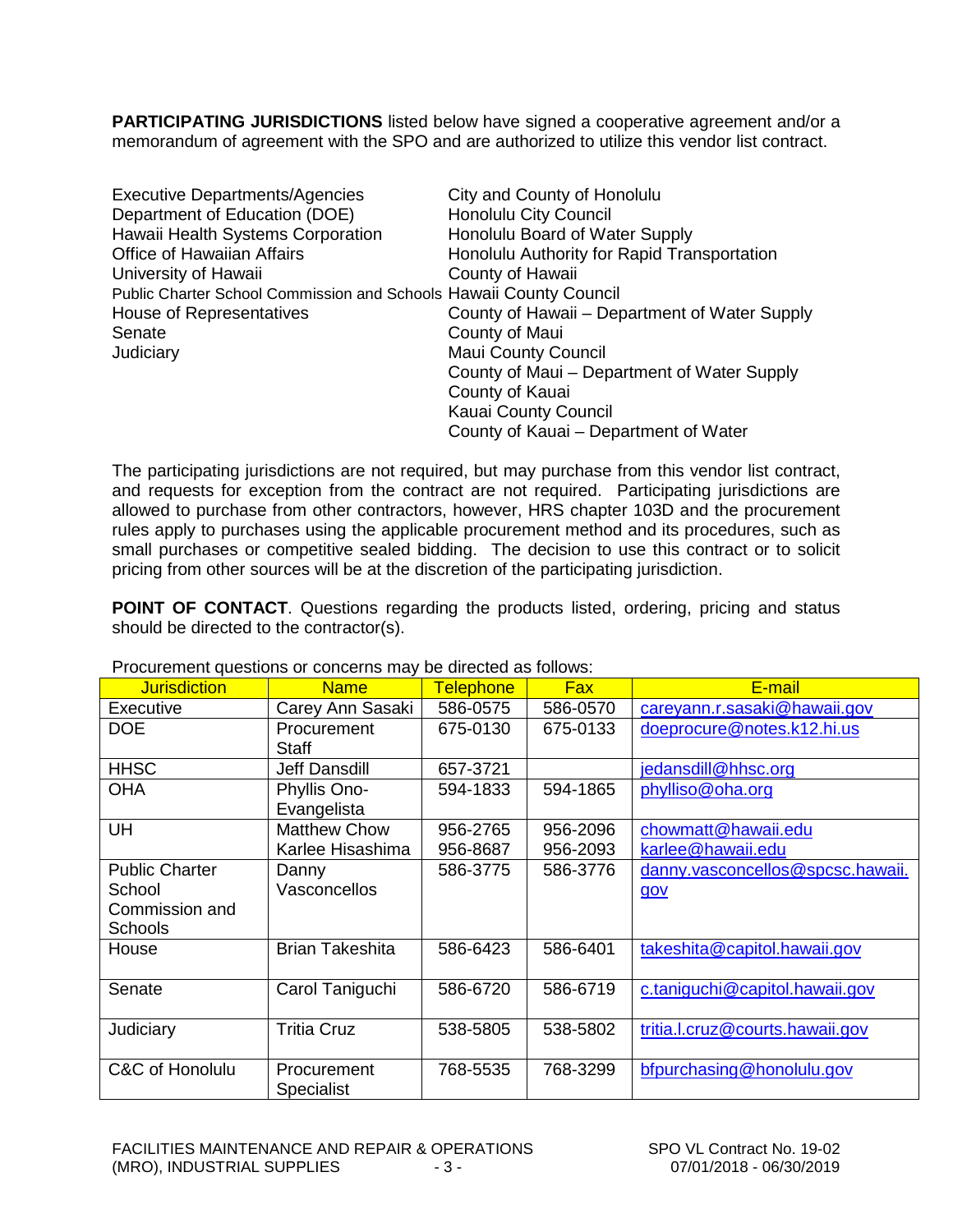| <b>Jurisdiction</b>                                       | <b>Name</b>                                | <b>Telephone</b> | <b>Fax</b> | E-mail                      |
|-----------------------------------------------------------|--------------------------------------------|------------------|------------|-----------------------------|
| Honolulu City<br>Council                                  | <b>Heather</b><br>Murakami                 | 768-5084         | 768-1363   | hmurakami@honolulu.gov      |
| Honolulu Board of<br><b>Water Supply</b>                  | Vicki Kitajima                             | 748-5151         | 550-9193   | vkitajima@hbws.org          |
| <b>HART</b>                                               | Nicole Chapman                             | 768-6135         | 768-5110   | nchapman@honolulu.gov       |
| County of Hawaii                                          | Sebastian Callaway<br><b>Steve Wilhelm</b> | 961-8440         | 961-8248   | purchasing@hawaiicounty.gov |
| Hawaii County<br>Council                                  | Sebastian Callaway<br>Steve Wilhelm        | 961-8440         | 961-8248   | purchasing@hawaiicounty.gov |
| County of Hawaii-<br>Department of<br><b>Water Supply</b> | Ka'iulani L.<br>Matsumoto                  | 961-8050<br>x224 | 961-8657   | kmatsumoto@hawaii.dws.org   |
| County of Maui                                            | Greg King                                  | 249-2403<br>x30  | 249-0839   | greg.king@co.maui.hi.us     |
| Maui County<br>Council                                    | Greg Garneau                               | 270-7664         | 270-7686   | greg.garneau@mauicounty.us  |
| County of Maui-<br>Department of                          | Kenneth L.<br><b>Bissen</b>                | 270-7684         | 270-7136   | ken.bissen@co.maui.hi.us    |
| <b>Water Supply</b>                                       | <b>Holly Perdido</b>                       | 270-7684         | 270-7136   | holly.perdido@co.maui.hi.us |
| County of Kauai                                           | <b>Ernest Barreira</b>                     | 241-4295         | 241-6297   | ebarreira@kauai.gov         |
| Kauai County                                              | Lisa Ishibashi                             | 241-4820         | 241-6349   | lishibashi@kauai.gov        |
| Council                                                   | <b>Scott Sato</b>                          | 241-4810         | 241-6349   | ssato@kauai.gov             |
| County of Kauai-<br>Department of<br>Water                | <b>Marcelino Soliz</b>                     | 245-5470         | 241-5813   | msoliz@kauaiwater.org       |

**USE OF THIS LIST CONTRACT BY NONPROFIT ORGANIZATIONS.** Pursuant to HRS §103D-804, nonprofit organizations with current purchase of service contracts (HRS chapter 103F) have been invited to participate in the SPO price and vendor list contracts.

A listing of these nonprofit organizations is available at the SPO website: [http://spo.hawaii.gov.](http://spo.hawaii.gov/) Click on *For Vendors > Non-Profits > Cooperative Purchasing Program > View the list of qualifying nonprofits eligible to participate in cooperative purchasing.*

If a nonprofit wishes to purchase from an SPO price or vendor list contract, the nonprofit must obtain approval from each Contractor (participation must be mutually agreed upon, for example). A Contractor may choose to deny participation by a nonprofit. However, if a nonprofit and Contractor mutually agree to this arrangement, it is understood that the nonprofit will retain its right to purchase from other than an SPO price list contract vendor(s).

**AUTHORIZED VENDORS.** The authorized vendors are listed below. They have signed a Master Agreement with the State of Oregon and a Participating Addendum with the Hawaii State Procurement Office.

| Company Name                 | Master Agreement No. Company Name |                              | Master Agreement No. |
|------------------------------|-----------------------------------|------------------------------|----------------------|
| W.W. Grainger, Inc. 8496     |                                   | <b>MSC Industrial Supply</b> | 8499                 |
| <b>Fastenal Company</b> 8497 |                                   | Hilti, Inc.                  | 8495                 |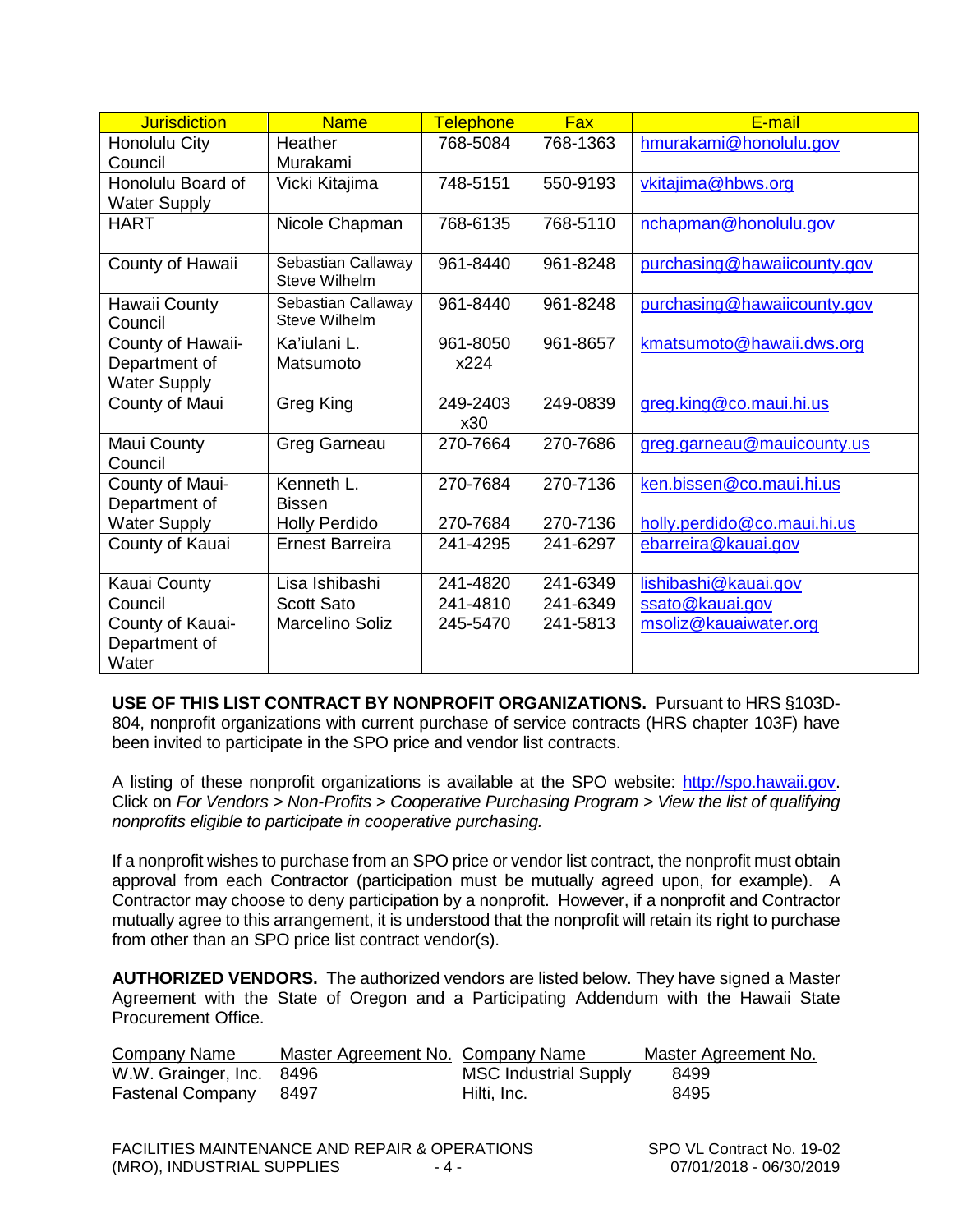**VENDOR CODES** for annotation on purchase orders are obtainable from the *Alphabetical Vendor Edit Table* available at your department's fiscal office. Agencies are cautioned that the remittance address on an invoice may be different from the address of the vendor code annotated on the purchase order.

**COMPLIANCE PURSUANT TO HRS §103D-310(c).** Prior to awarding this contract, the SPO verified compliance of the Contractor(s) named in the SPO Price List Contract No. 19-02. *No further compliance verification is required prior to issuing a contract, purchase order, or pCard payment when utilizing this contract.*

**PURCHASING CARD (pCard).** The State of Hawaii Purchasing Card (pCard) is required to be used by the Executive department/agencies, excluding the DOE, HHSC, OHA, and UH, for orders totaling less than \$2,500. For purchases of \$2,500 or more, agencies may use the pCard, subject to its credit limit, or issue a purchase order.

**PURCHASE ORDERS** may be issued for purchases of \$2,500 or more and for vendors who either do not accept the pCard, set minimum order requirements before accepting the pCard for payment, or who charge its customers a transaction fee for the usage.

**SPO VL Contract No. 19-02 AND MASTER AGREEMENT NO. 8496** with W.W. Grainger, Inc., **MASTER AGREEMENT NO. 8497** with Fastenal Company, **MASTER AGREEMENT NO. 8499** with MSC Industrial Supply, and **MASTER AGREEMENT NO. 8495** with Hilti, Inc. will be typed on purchase orders issued against this vendor list contract. For pCard purchases, the SPO VL Contract No. 19-02 and Master Agreement No.8496, 8497, 8499, or 8495 shall be notated on the appropriate transaction document.

**GENERAL EXCISE TAX.** The Hawaii General Excise Tax (GET) shall not exceed 4.712% for the island of Oahu and 4.166% for Maui, Kauai and Hawaii. The GET is not applied to shipping or delivery charges.

**PAYMENTS** are to be made to the remittance address of the Contractor(s). HRS §103-10, HRS, provides that the State shall have thirty (30) calendar days after receipt of invoice or satisfactory completion of contract to make payment. Payments may also be made via pCard.

**VENDOR AND PRODUCT EVALUATION.** Form SPO-012, Evaluation: Vendor or Product, for the purpose of addressing concerns on this vendor list contract, is available to agencies at the SPO website: [http://spo.hawaii.gov.](http://spo.hawaii.gov/) Click on *Forms* on the home page.

**PRICE OR VENDOR LIST CONTRACT AVAILABLE ON THE INTERNET** at the SPO website: [http://spo.hawaii.gov.](http://spo.hawaii.gov/) Click on *Price & Vendor List Contracts* on the home page.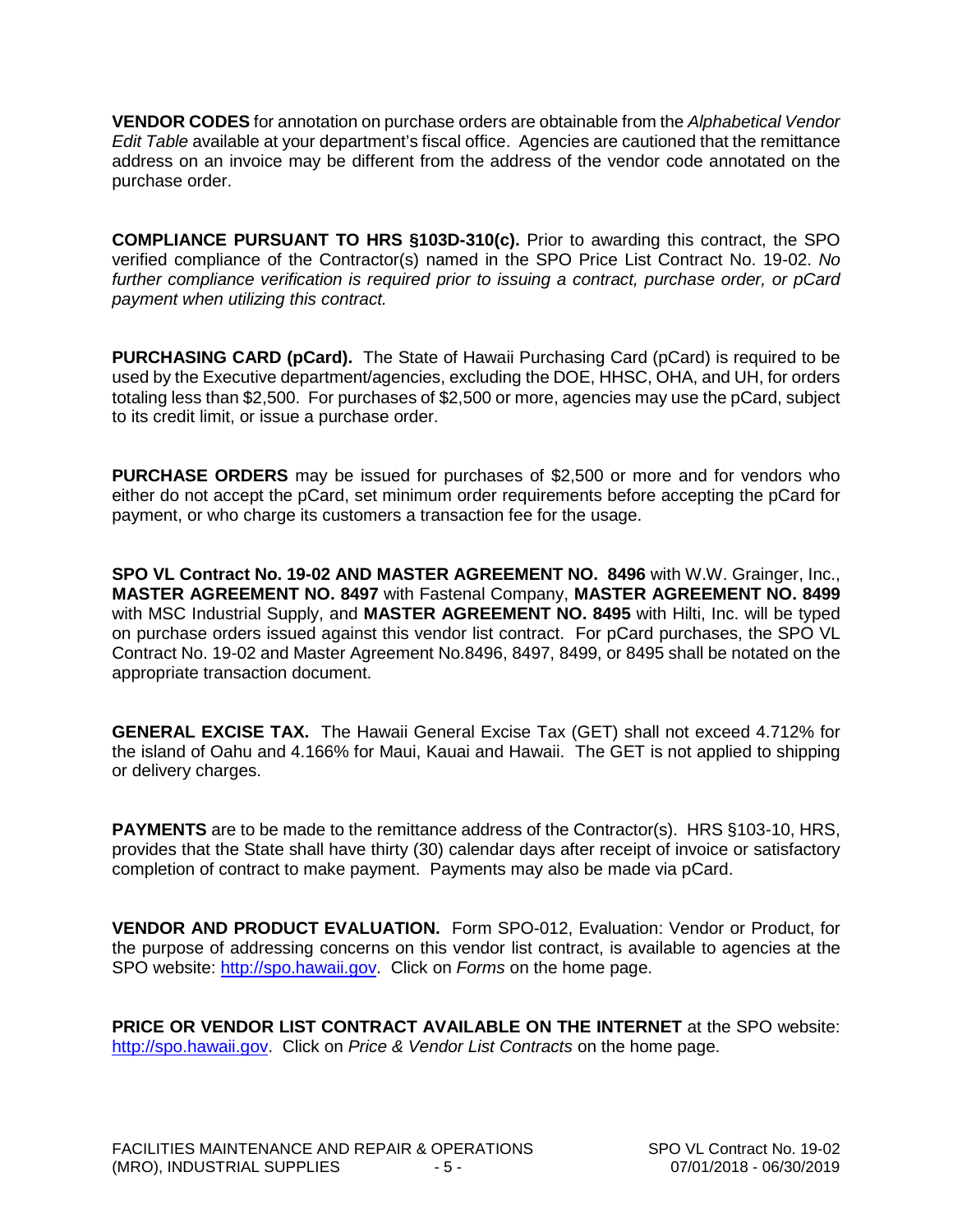#### **W.W. GRAINGER, INC. PERCENTAGE OFF LIST PER CATEGORY**

| Category                                                          | <b>Discount</b> |
|-------------------------------------------------------------------|-----------------|
| 1. Janitorial Equipment & Supplies                                | 17%             |
| (Excludes sanitation cleaning chemicals)                          |                 |
| 2. Sanitation Cleaning Chemicals                                  | 22%             |
| (Excludes janitorial equipment & supplies)                        |                 |
| 3. Fasteners                                                      | 35%             |
| 4. Material Handling                                              | 11%             |
| 5. Plumbing                                                       | 20%             |
| 6. Power Source                                                   | 19%             |
| 7. Outdoor Garden                                                 | 13%             |
| 8. Lamps, Lighting, Ballasts                                      | 22%             |
| 9. HVAC                                                           | 17%             |
| 10. Hand Tools                                                    | 14%             |
| 11. Power Tools (excluding automotive related tools and products) | 11%             |
| 12. Electrical                                                    | 23%             |
| 13. Paint                                                         | 13%             |
| 14. Security                                                      | 17%             |
| 15. Safety (does not include any public safety equipment)         | 19%             |
|                                                                   |                 |

#### **FASTENAL COMPANY PERCENTAGE OFF LIST PER CATEGORY**

| Category                                                          | <b>Discount</b> |
|-------------------------------------------------------------------|-----------------|
| 1. Janitorial Equipment & Supplies                                | 30%             |
| (Excludes sanitation cleaning chemicals)                          |                 |
| 2. Sanitation Cleaning Chemicals                                  | 25%             |
| (Excludes janitorial equipment & supplies)                        |                 |
| 3. Fasteners                                                      | 57%             |
| 4. Material Handling                                              | 25%             |
| 5. Plumbing                                                       | 30%             |
| 6. Power Source                                                   | 30%             |
| 7. Outdoor Garden                                                 | 25%             |
| 8. Lamps, Lighting, Ballasts                                      | 30%             |
| 9. HVAC                                                           | 30%             |
| 10. Hand Tools                                                    | 25%             |
| 11. Power Tools (excluding automotive related tools and products) | 25%             |
| 12. Electrical                                                    | 30%             |
| 13. Paint                                                         | 25%             |
| 14. Security                                                      | 30%             |
| 15. Safety (does not include any public safety equipment)         | 30%             |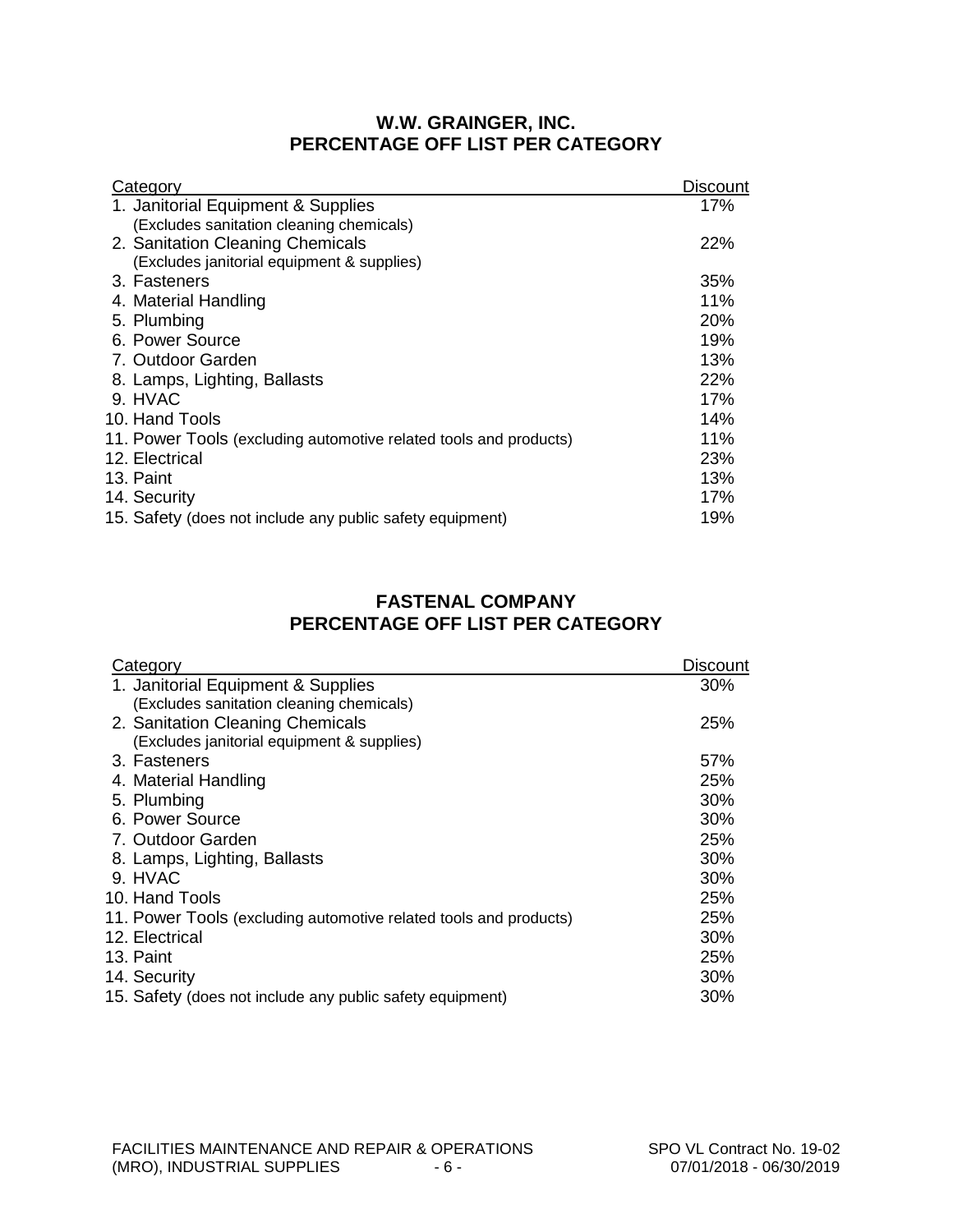#### **MSC INDUSTRIAL SUPPLY CO. PERCENTAGE OFF LIST PER CATEGORY**

| Category                                                          | Disc <u>ount</u> |
|-------------------------------------------------------------------|------------------|
| 1. Janitorial Equipment & Supplies                                | 20%              |
| (Excludes sanitation cleaning chemicals)                          |                  |
| 2. Sanitation Cleaning Chemicals                                  | <b>20%</b>       |
| (Excludes janitorial equipment & supplies)                        |                  |
| 3. Fasteners                                                      | 25%              |
| 4. Material Handling                                              | 20%              |
| 5. Plumbing                                                       | 20%              |
| 6. Power Source                                                   | 25%              |
| 7. Outdoor Garden                                                 | <b>20%</b>       |
| 8. Lamps, Lighting, Ballasts                                      | <b>20%</b>       |
| 9. HVAC                                                           | 20%              |
| 10. Hand Tools                                                    | 25%              |
| 11. Power Tools (excluding automotive related tools and products) | 18%              |
| 12. Electrical                                                    | 20%              |
| 13. Paint                                                         | 20%              |
| 14. Security                                                      | 25%              |
| 15. Safety (does not include any public safety equipment)         | 25%              |

#### **HILTI, INC. PERCENTAGE OFF LIST PER CATEGORY**

| Category                                                  | <b>Discount</b> |
|-----------------------------------------------------------|-----------------|
| 10. Hand Tools                                            | 40%             |
| <b>Powder Actuated tools:</b>                             | 40% Minimum     |
| Powder Actuated consumables (Nails and Boosters):         | 45% Minimum     |
| Drills, Hammer-drills, Combi-Hammer, Demolition Breakers: | 40% Minimum     |
| Drill Bits and Chisels (drilling consumables):            | 45% Minimum     |
| Diamond Coring and Sawing tools:                          | 40% Minimum     |
| Diamond Coring and Sawing consumables (blades and bits)   | 45% Minimum     |
| Cordless Drivers, Drills, Wrenches, and Saws              | 40% Minimum     |
| Cordless consumables (batteries and chargers)             | 45% Minimum     |
| <b>Drywall Screw Drivers and Tappers Tools:</b>           | 40% Minimum     |
| Drywall sharp and self-drilling screws:                   | 45% Minimum     |
| <b>Reciprocating Saws and Circular Saws:</b>              | 40% Minimum     |
| Reciprocating and Circular Saw Blades:                    | 45% Minimum     |
| <b>Grinders</b>                                           | 40% Minimum     |
| Grinder Blades, Cut-off wheels, Diamond                   | 45% Minimum     |
| Laser Range Meters; plumb, point, line lasers, rotating   | 40% Minimum     |
| and consumables                                           |                 |
| Anchors (Mechanical and chemical):                        | 45% Minimum     |
| Installation Systems (strut channel and connectors):      | 45% Minimum     |
| <b>Firestop and Construction Chemicals:</b>               | 45% Minimum     |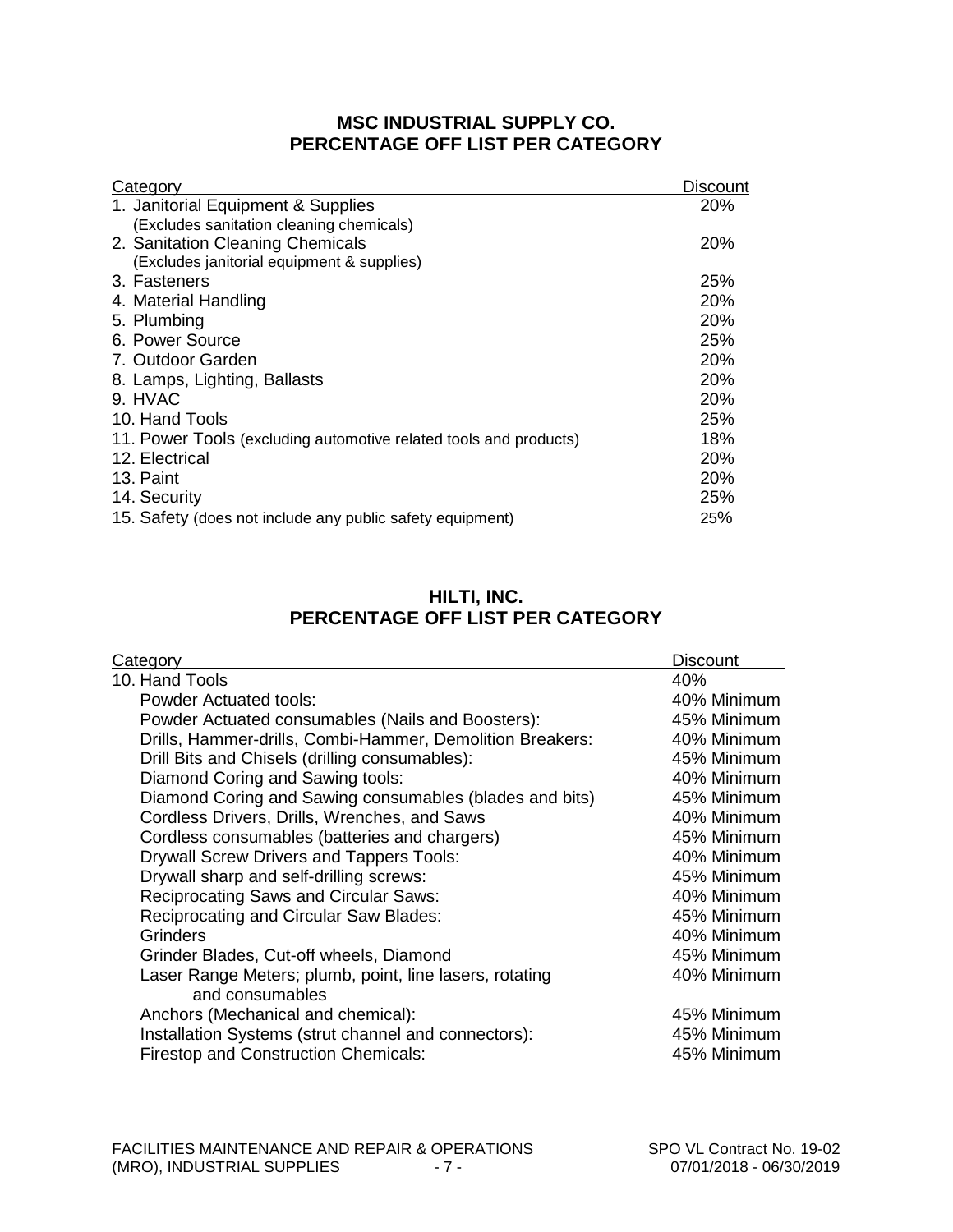#### **SHIPPING AND DELIVERY**

Prices proposed will be the delivered price to any state agency or political subdivision. All deliveries will be F.O.B. destination with all transportation and handling charges paid by the Contractor. Responsibility and liability for loss or damage will remain with Contractor until final inspection and acceptance when responsibility will pass to the Buyer except as to latent defects, fraud, and Contractor's warranty obligations. Any portion of a full order originally shipped without transportation charges (that failed to ship with the original order, thereby becoming back-ordered) will also be shipped without transportation charges.

### **AGENCY INSTRUCTIONS WHEN REQUESTING FOR PRICE QUOTES**

- 1. Agency shall obtain a minimum of one (1) written price quote from an authorized vendor for expenditures under \$5,000.
- 2. For expenditures of \$5,000 or more, agency shall obtain a minimum of two (2) written price quotes from two (2) different authorized vendors.
- 3. Personnel conducting or participating in utilizing this Price/Vendor List Contract is responsible to complete form SPO-010, *Record of Procurement* when an award is for \$5,000 or greater. Form SPO-010 is optional if award is under \$5,000. All non-responsive vendor(s) and related pertinent information to this procurement shall be notated in Part C. The completed and properly signed (personnel with delegated authority) copy of the SPO-010 shall be kept in the procurement/contract file.
- 4. Vendor Contact Information is listed on pages 10 to 19.

**CONSIDERATION OF QUOTES.** Agencies shall consider all responsive and responsible quotes received. An award shall be made to the vendor(s) offering the lowest price. If the lowest price does not meet the agencies specification requirement, the award may be made to the vendor(s) whose offer represents the best value to the agency. Best value means the most advantageous offer determined by evaluating and comparing all relevant criteria in addition to price so that the offer meeting the overall combination that best services the agency is selected. These criteria may include, in addition to others, the total cost of ownership, performance, history of the vendor, quality of goods, services, delivery and proposed technical performance.

**LEASE AGREEMENTS** are not authorized by this vendor list contract.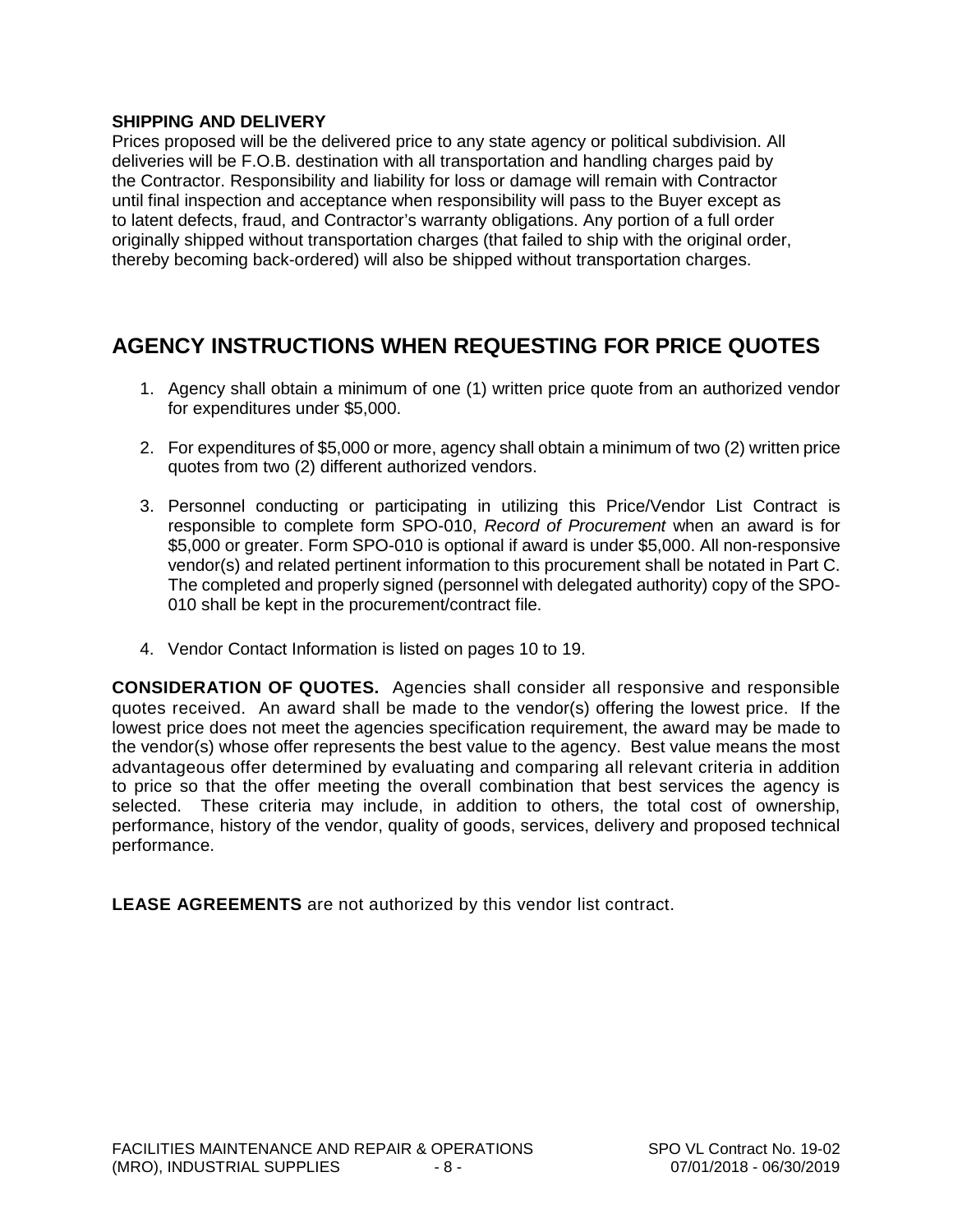# **VENDOR**

# **INFORMATION FOR**

# **W.W. GRAINGER, INC.**

# **FASTENAL COMPANY MSC INDUSTRIAL SUPPLY HILTI**

FACILITIES MAINTENANCE AND REPAIR & OPERATIONS SPO VL Contract No. 19-02 (MRO), INDUSTRIAL SUPPLIES  $-9 -$  9  $-$  07/01/2018 - 06/30/2019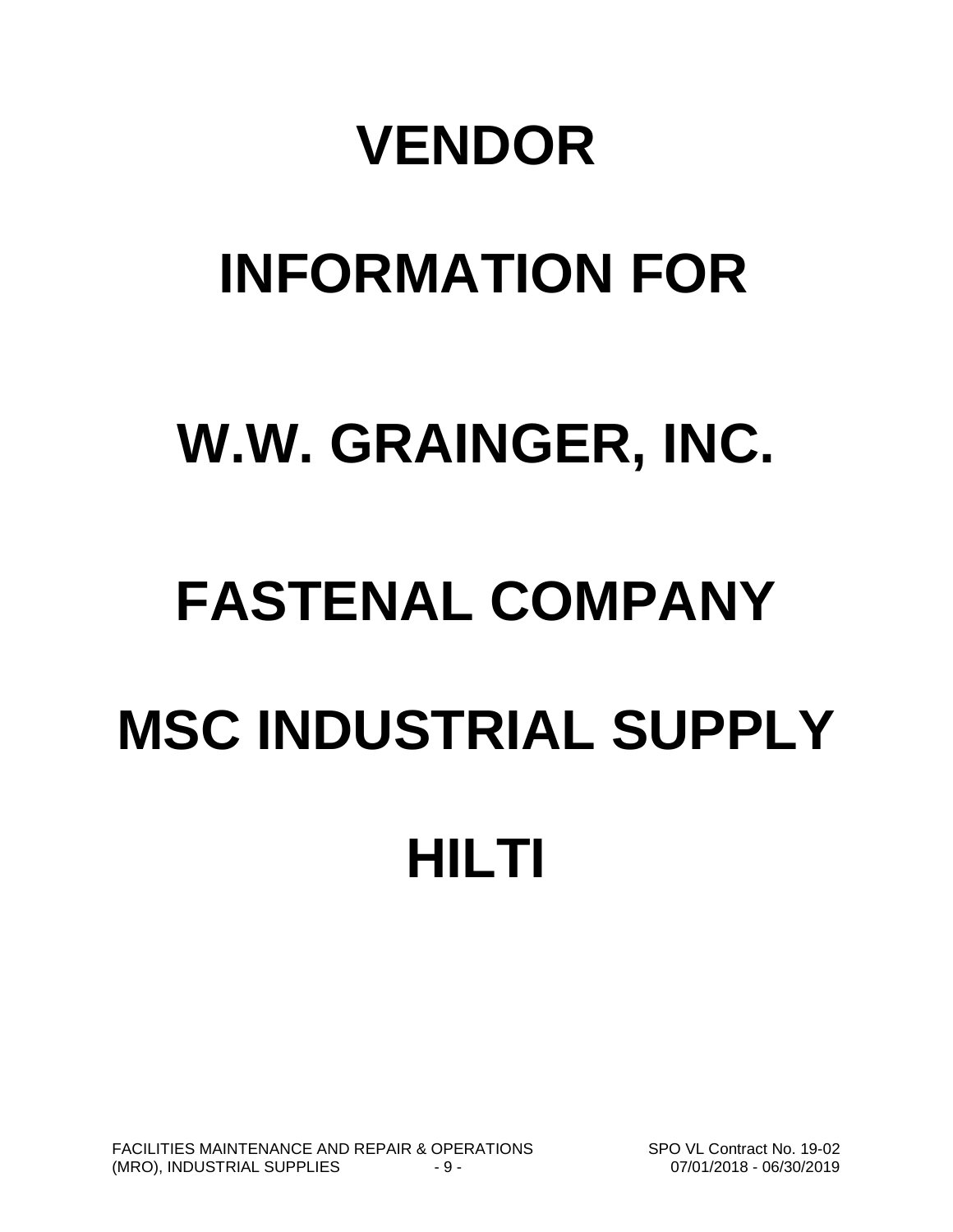#### **W.W. Grainger, Inc.**

W.W. Grainger, Inc. Grainger<br>2833 Paa Street DEPT C Pay 2833 Paa Street

#### **Business Address Remittance Address**

Honolulu, HI 96819-4406 Palatine, IL 60038-0001 Vendor Code# 276597-08

**Phone:** 808-423-0028 | Toll Free: 877-423-0028 | Fax 808-423-0031 Email: HawaiiOrders@grainger.com

Available 24/7 | Branch Hours: Mon-Fri 7 am-4 pm 24/7 Emergency Services available

#### **Oahu Hawaii County**<br> **Keoni Soares** | 808-349-4933 **April Nelson** | 808-673-1134 Keoni Soares | 808-349-4933 keoni.soares@grainger.com april.nelson@grainger.com

**Maui County Kauai**

Danny Matsuura | 808-542-9221 warren.aihara@grainger.com danny.matsuura@grainger.com

#### **Dedicated Team of Government Pros**

Rely on our team of experienced government account managers to provide value-added solutions and help make your job easier. Contact your Grainger representative or local branch for support you can depend on.

#### **Placing Orders**

- Online: www.Grainger.com
- Call, Email, Fax, Walk in
- Download the Grainger Mobile App

#### **Online Ordering**

- Go to [www.Grainger.com](http://www.grainger.com/)
- Enter your User ID and Password, or Register
- Order History, Personal Lists, Delivery status, and invoices can be viewed online.

#### **Shipping**

- Shipping point is FOB Destination; no charge for standard delivery
- Shipping charges may apply for expedited or special handling

#### **Delivery**

- Same or next day, delivery for items in local stock.
- Shipped Orders: 1 to 10 business days after acceptance of purchase order.
- Delivery lead times will be quoted for supplier direct or special orders.

#### **Price List Includes:**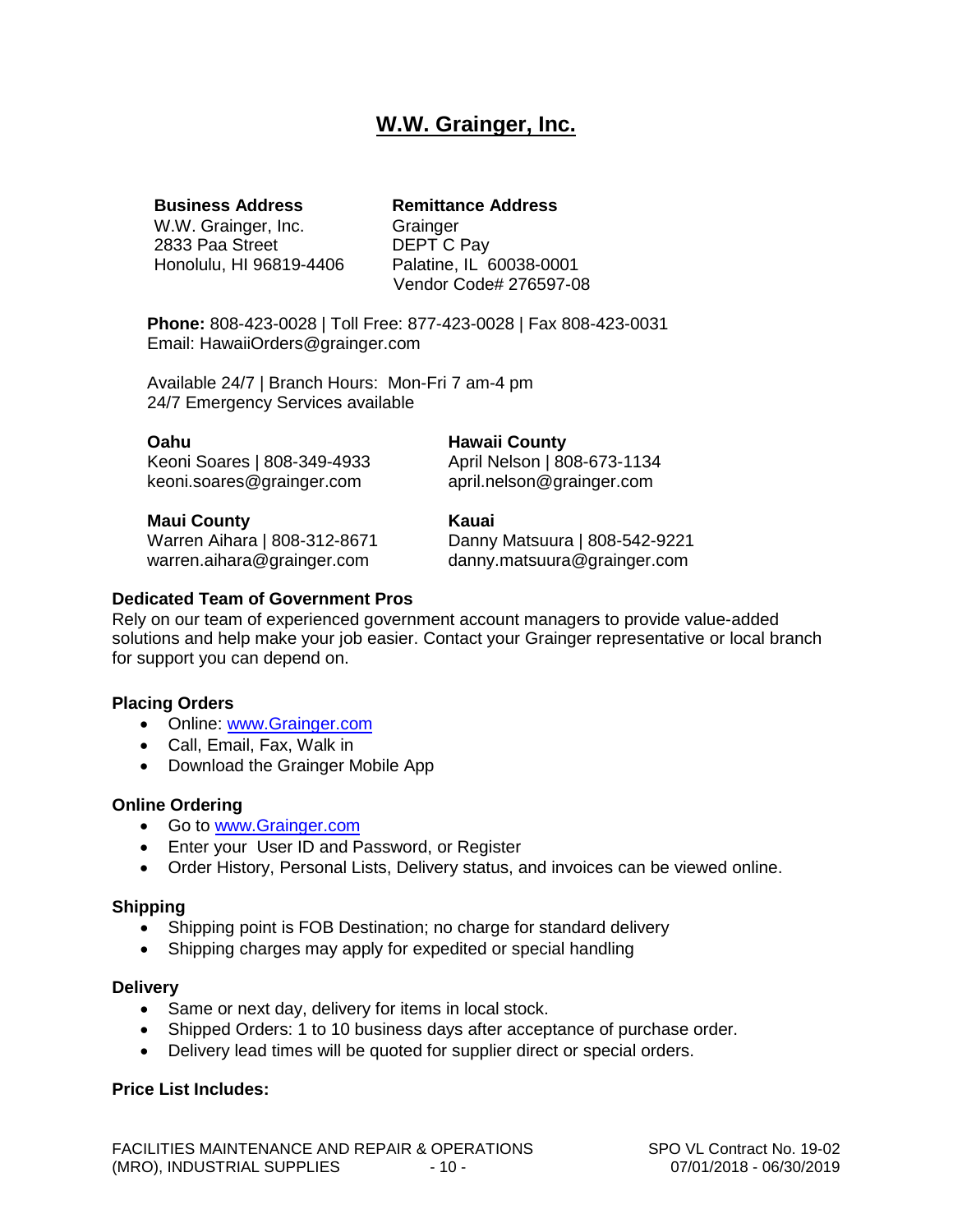- All products in the current Grainger Catalog and online at Grainger.com
- Grainger Parts, Custom Products, and Special Orders
- Grainger KeepStock® Inventory Management Solutions
- All Safety, Security, Public Safety and Emergency Preparedness products
- Grainger Consulting Solutions
- Grainger eCommerce Solutions, including EDI Punchout and ERP connection
- Grainger's Sustainability and Green Products Program
- Grainger Lighting Solutions
- Grainger Triple Guard Repair and Replacement Coverage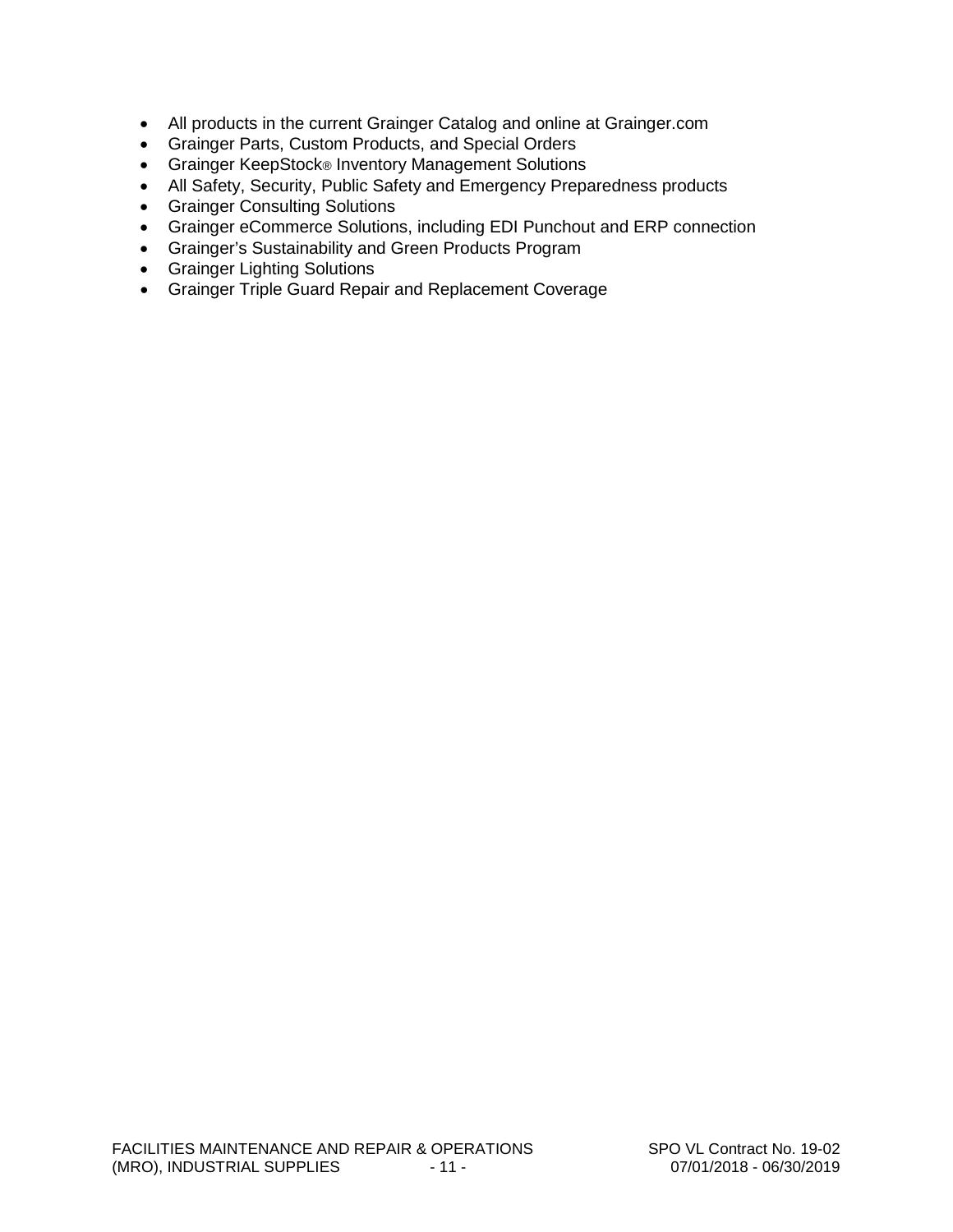#### **Fastenal Company**

Remittance Address Vendor Code# Fastenal Company P.O. Box 1286 Winona, MN 55987-1286

# District Manager:<br>Contact: Sa

Samson Mokuohai Mobile: (808) 382-8334 Fax: (507) 494-3898 Email: [smokuoha@fastenal.com](mailto:smokuoha@fastenal.com)

#### Fastenal Store Locations:

At Fastenal, you have a dedicated local representative to see that you are taken care of no matter what happens. Our local representatives can help with any issues you have with the order and can even help you register and set up order templates for frequently purchased items. You don't have to spend time searching for parts that we already know you buy. *NOBODY* else does this like we can.

#### **FAST Vending Solutions(FVS)**

Fastenal Automated Supply Technology offers you cost savings and convenience. To learn more, go to: [www.fastenal.com](http://www.fastenal.com/) and click on the FAST Solutions tile. Contact your Fastenal sales representative to schedule an appointment. The FAST Solutions Rapid Deployment Instructions is shown on page 14.

#### **Store Locations - Oahu:**

**Oahu Government Store** 96-1333 Waihona St Pearl City, HI 96782 (808) 456-0759 [HIGOV@stores.fastenal.com](mailto:HIGOV@stores.fastenal.com)

#### **Store Locations – Hawaii Store Locations - Maui**

**HILO, HI KAILUA-KONA, HI WAILUKU, HI** 15 Kukila St. Unit #1 73-5569 Maiau St. #105 & #106 800 Eha St. Unit #22

Hilo, HI 967200 Kailua-Kona, HI 96740 Wailuku, H. 96793 (808) 961-3591 (808) 329-7092 (808) 243-3278 [HIHLO@stores.fastenal.com](mailto:HIHLO@stores.fastenal.com) [HIKAU@stores.fastenal.com](mailto:HIKAU@stores.fastenal.com) [HIWAU@stores.fastenal.com](mailto:HIWAU@stores.fastenal.com)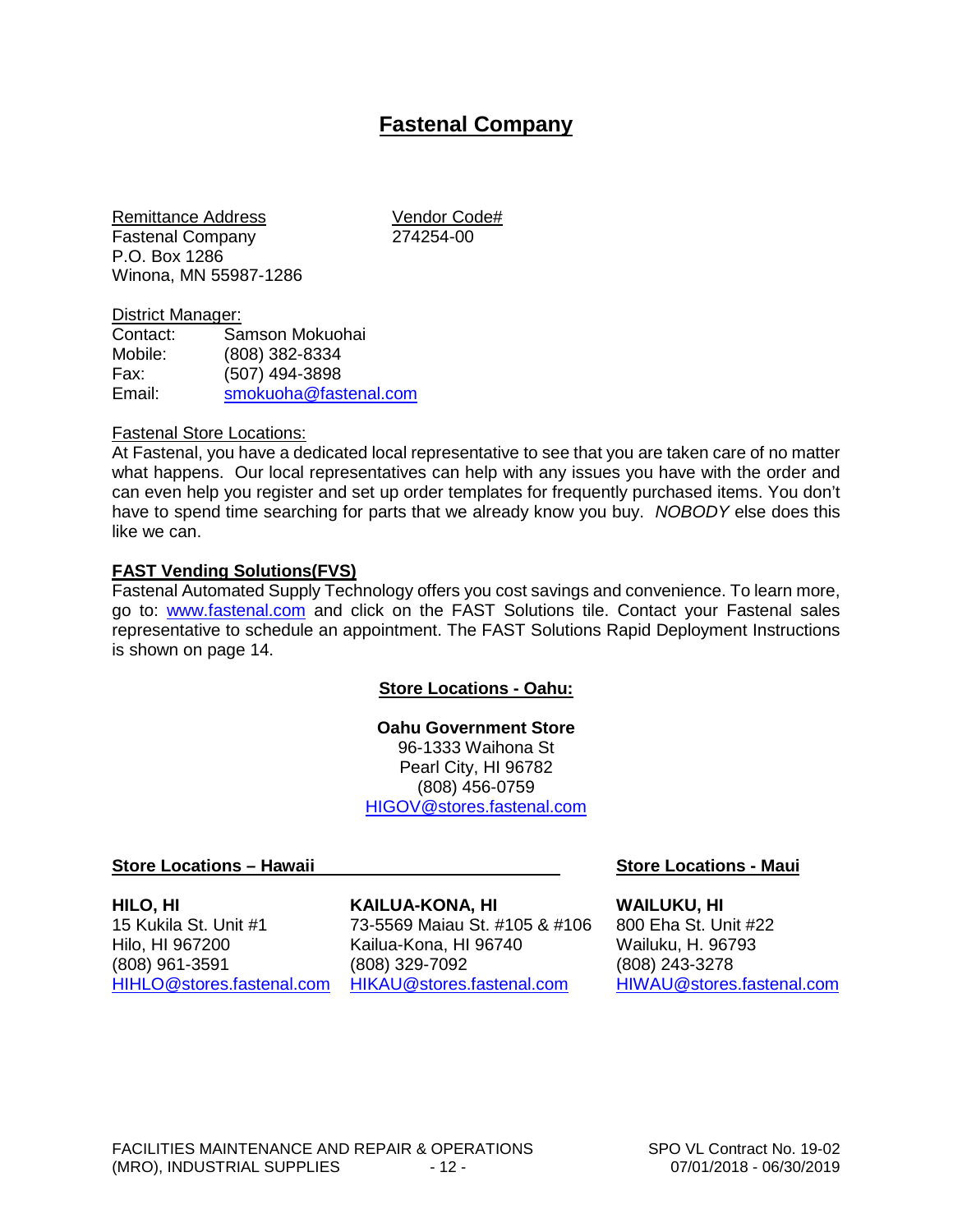#### **Agency Ordering Instructions:**

There are three ordering methods:

- 1. Contact your local Fastenal store.
- 2. Buy online at [www.fastenal.com.](http://www.fastenal.com/)

#### **Agency Account Set-Up:**

#### **How to open an account at a local Fastenal Store**

- 1. Contact your local Fastenal store.
- 2. Identify yourself as a State agency.
- 3. Once you open an account, your local store will report the account number to Fastenal's Government Sales Support department for set-up under the SPO Price List Contract No. 11-10. (Please allow 3 to 5 days for processing.)

#### **How to register my account on [www.fastenal.com](http://www.fastenal.com/)**

- 1. Log onto fastenal.com
- 2. Go to "Register" located at the top of the page.
- 3. Enter your Fastenal store account number and choose "I am eligible to purchase off of a state contract".
- 4. Click "Continue" and fill out the information requested.

#### **Once registered, take advantage of the many features of fastenal.com**

- 1. View product categories.
- 2. View your contract pricing and custom market baskets online.
- 3. Edit and approve e-Quotes from your local Fastenal store.
- 4. Advanced account management options order templates, workflow and admin rights, spending control, customer cross reference search, and more!
- 5. Searchable Green and Supplier Diversity product identifier for certified and non-certified products.

If you need assistance or want to place an order today, please contact Fastenal's State Contract help desk toll free at 877-507-7555, via fax at 866-664-1246, or email [wscasupport@fastenal.com.](mailto:wscasupport@fastenal.com)

#### **Fastenal Company Pricing:**

- 25% 57% off catalog pricing for NASPO Product Categories
- Minimum 23% off catalog pricing for all non NASPO Product Categories

#### **Fastenal Company Shipping Information**

- No shipping charges to agencies facility for stocked items at Fastenal Company store locations on Oahu, Maui and Hawaii.
- When products are purchased from another island or from Fastenal Company store locations on the continental US, shipping charges apply.
- When agency request expedited deliveries within the standard 48 hour delivery time frame, additional charges apply.
- Agencies placing orders from the island of Kauai, Molokai or Lanai shall be assessed shipping charges.
- Shipping charges are shown on Fastenal Company price quotation or through Fastenal Company order confirmation.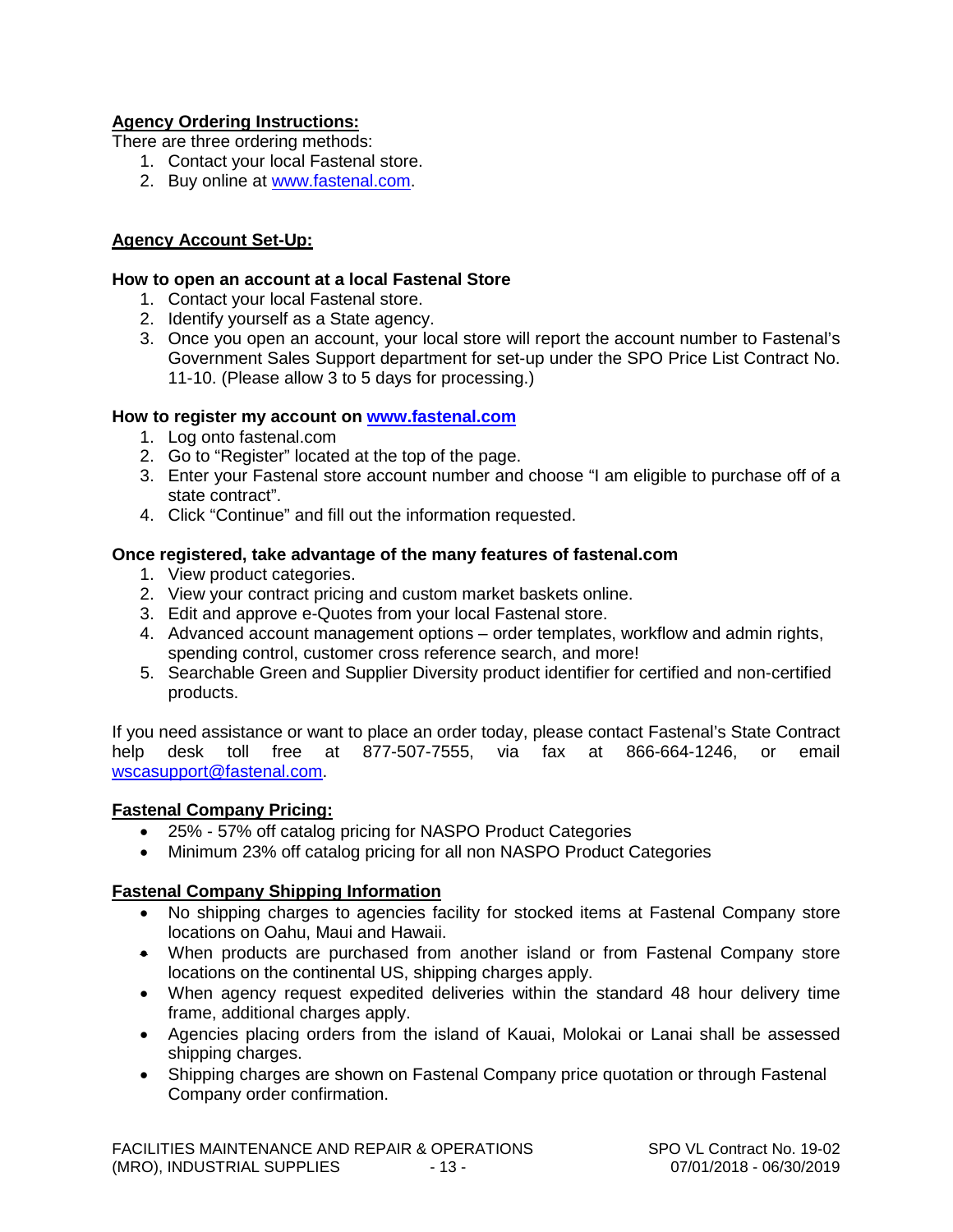#### **Fastenal Company Delivery Time Frame**

- In-Stock Item: Within 1 to 2 business days after acceptance of purchase order.
- Non-Stock Item: 3 to 10 business days after acceptance of purchase order.

#### **To learn more about the State of Hawaii contract, visit [www.fastenal.com/web/wsca](http://www.fastenal.com/web/wsca) or contact [wscasupport@fastenal.com](mailto:wscasupport@fastenal.com)**

#### **FAST Solutions (FVS) Rapid Deployment Process**

How quickly do you want to start saving? With FAST Solutions, it's entirely up to you. To help you understand your role, we've laid out an easy-to-follow Rapid Deployment Process designed to take you from signed contract to installed machine within 30 days (although customers who are serious about saving have been able to achieve this in as little as 12 days). Keep in mind that our process is designed to minimize the tasks required by the customer, so the ones that are itemized (indicated in bold below) are critical to deployment and require immediate attention. One thing we've learned after thousands of installations: When the customer and the Fastenal sales rep work together, the process moves quickly and smoothly.

#### STEP 1

- Sign Agreement
- Product Template per machine (work w/Fastenal)
- Ship badges to Fastenal (unless access will be keypad only)

#### STEP 2

- Initial call to branch & end user
- Product testing
- Confirm110v&Cat5 (Note: customer responsible for all fees associated with internet hardware installation and monthly service fees charged by internet service provider)
- Employee Template

#### STEP 3

- Fastenal ships special order items for testing
- Receive Network Worksheet from site

#### STEP 4

- Testing completed
- Plan-O-Gram created

#### STEP 5

- Plan-O-Gram approved
- Site Network Test
- Machine sent for configuration

#### STEP 6

- Registration of the machine with Apex
- Installation date confirmed

#### INSTALL DAY

- Machine installed!
- Software training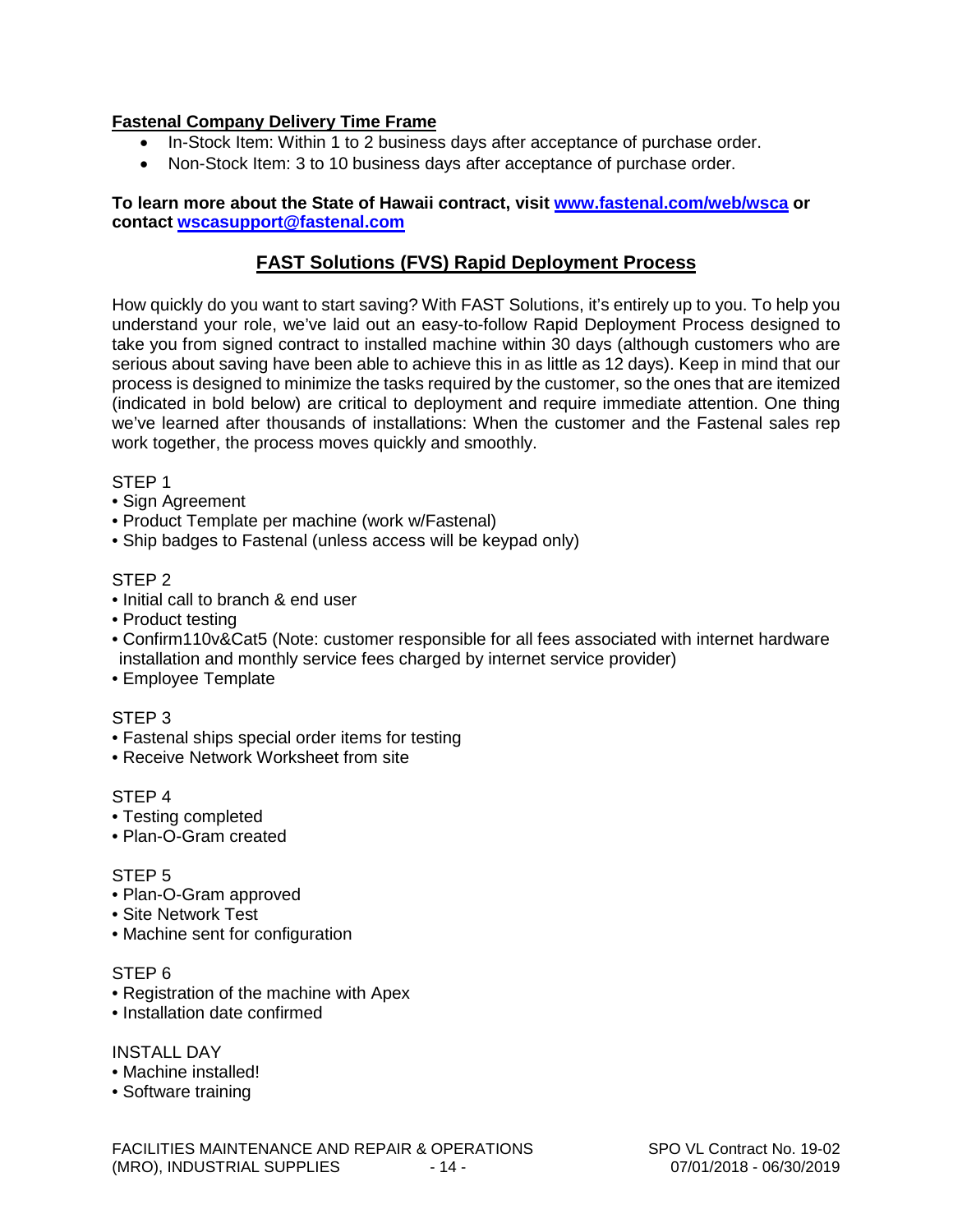#### **MSC Industrial Supply Company**

75 Maxess Road Dept. CHOO75<br>
Melville. NY 11747 Palantine. IL 60

All Islands

Business Address<br>MSC Industrial Supply Company MSC Industrial Supply Company 313781-00 MSC Industrial Supply Company 313781-00 Palantine, IL 60055-0075

| All Islands               |                                               |
|---------------------------|-----------------------------------------------|
| Contact:                  | <b>MSC Support Desk</b>                       |
| Phone:                    | (800) 645-7270 (Mon-Fri 5:00am to 8:00pm PST) |
| Fax:                      | (800) 255-5067                                |
| Email:                    | wsca@mscdirect.com                            |
| <b>Operational Hours:</b> | Monday thru Friday, 8:00am to 10:00pm EST     |

#### **AGENCY ACCOUNT SETUP, LOGIN & ORDERING VIA ONLINE** at [www.mscdirect.com.](http://www.mscdirect.com/)

#### HOW TO SETUP A MSC INDUSTRIAL SUPPLY COMPANY ACCOUNT NUMBER

- 1. Call (888) 672-9722. A MSC representative will assist to setup your account number.
- 2. Your agency must be registered to receive WSCA MSC Industrial Supply contract pricing.

AFTER ACCOUNT SETUP, AGENCIES NEED TO REGISTER ONLINE at [www.mscdirect.com](http://www.mscdirect.com/) to obtain WSCA CONTRACT PRICING AND TO BE AUTHORIZED TO PLACE ORDER ONLINE.

- 1. Click on *Register* (upper right corner).
- 2. Click on *Locate my Account* enter account number and bill to zip code, then click *Submit.*
- 3. Locate your name and click *Register/Log In.* If you are unable to locate your name, enter your name in the *New User* section and click *Register.*
- 4. Register your agency information (personal profile, create username and password, print catalog mailings, order notifications, and email format preference). \*Please make sure to answer the following line in the mailings section\* would you like to be contacted by third parties that are relevant to your business? Click *Yes* or *No*  then *Submit.*
- 5. You will be on *My Account Page,* which gives options to manage your account, (you will also receive an email confirmation).
- 6. Click *Home* to see different product categories, search engine powered by Google, order pad and much more.
- 7. For further assistance contact the MSC Support Desk at (888) 672-9722.

#### **MSC INDUSTRIAL SUPPLY COMPANY PRICING**

- 12% 28% off catalog pricing for WSCA Product Categories.
- Minimum of 12% off catalog pricing for non WSCA Product Categories (excluding machinery).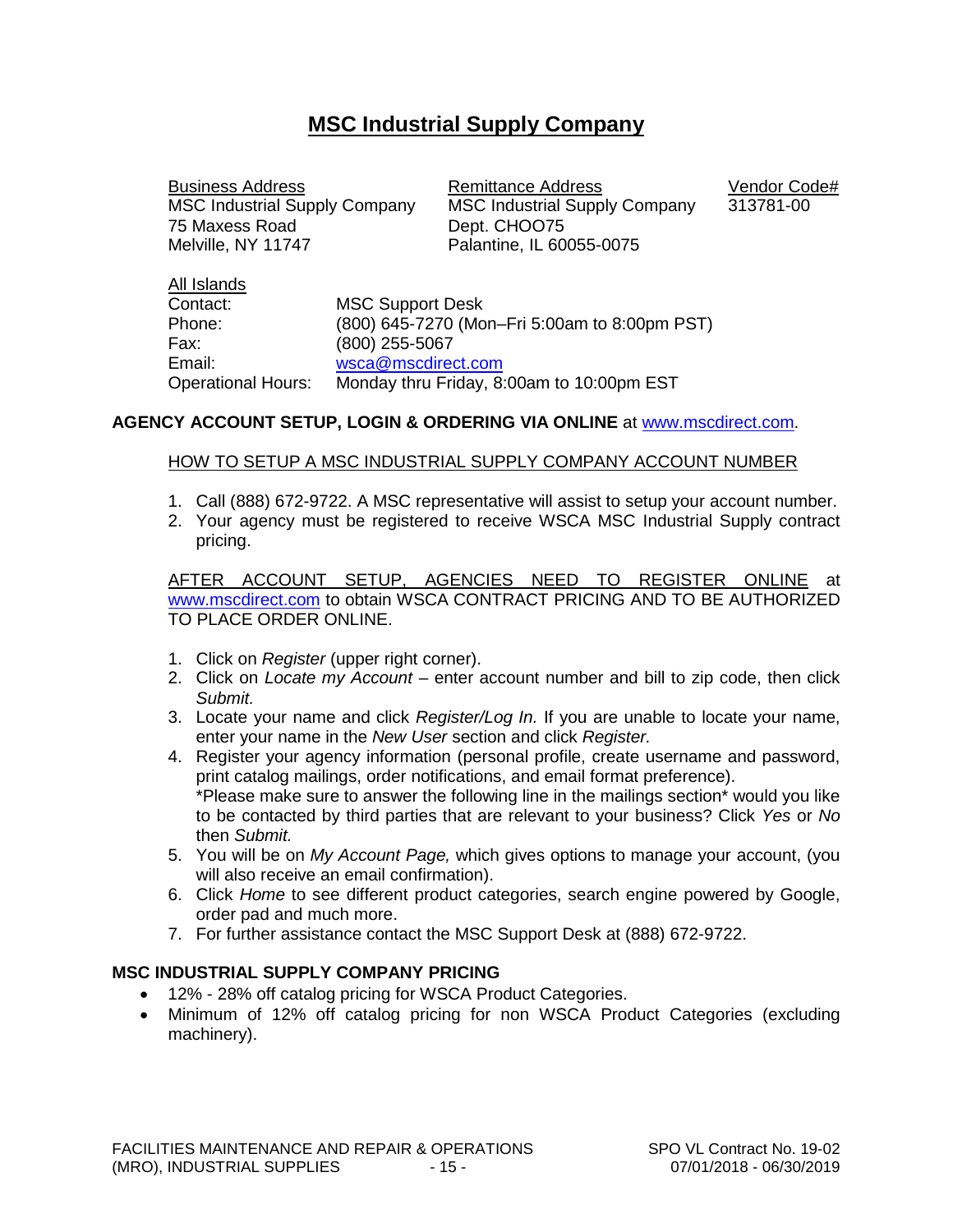#### **MSC INDUSTRIAL SUPPLY COMPANY SHIPPING INFORMATION**

- Shipping point is FOB Destination if shipped by third party ground transportation.
- MSC Industrial Supply Company will notify agency of applicable shipping charges if the agency request shipment to be expedited or request special handling requirements.
- MSC Industrial Supply Company Four Central Warehouse Centers are located at (Elkhart, Indiana, Reno, Nevada, Atlanta, Georgia, Harrisburg, Pennsylvania).

#### **MSC INDUSTRIAL SUPPLY COMPANY DELIVERY TIME FRAME**

- In-Stock Item: Within 3 to 5 business days after acceptance of purchase order.
- Non-Stock Item: 5 to 10 business days after acceptance of purchase order.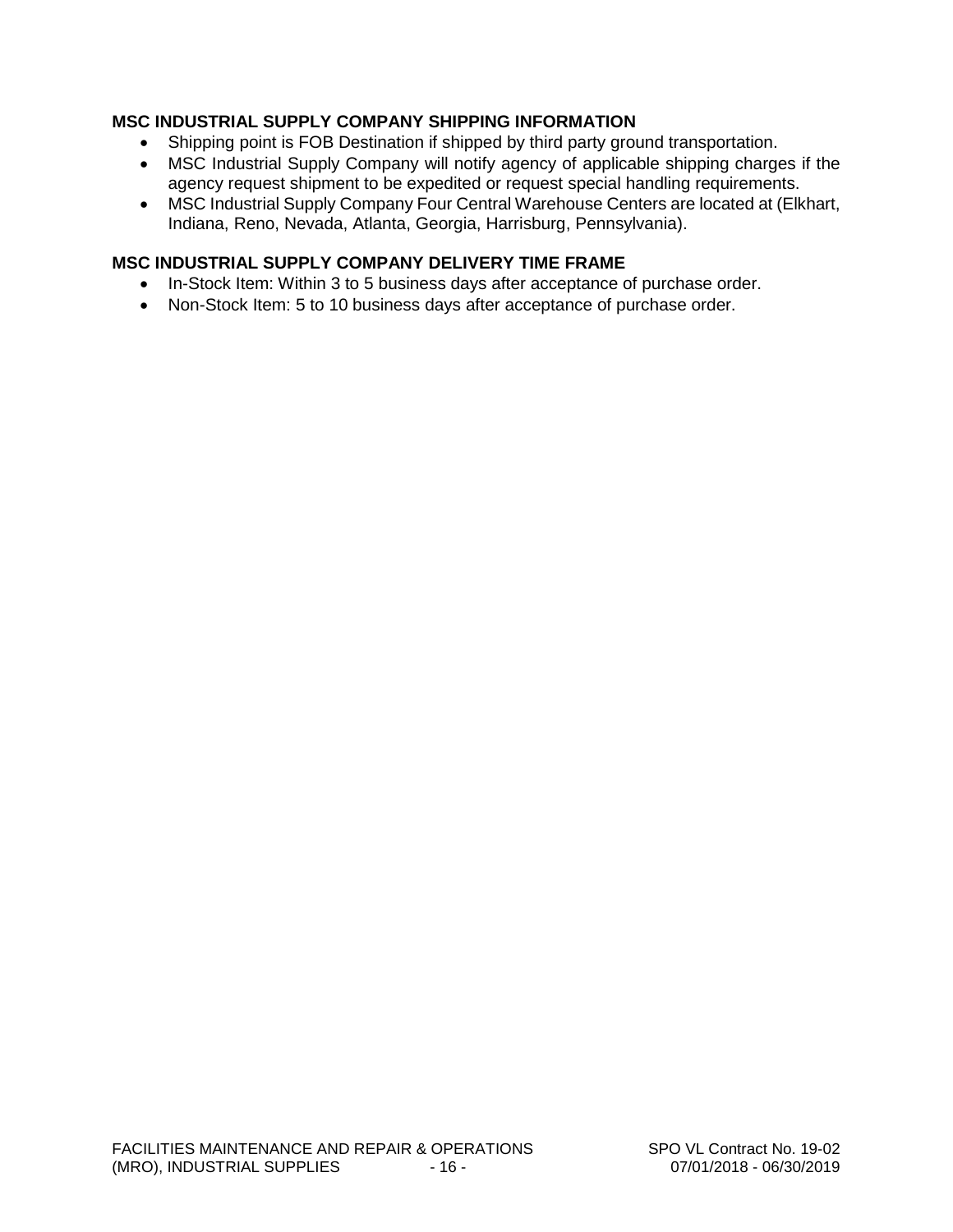#### **Hilti, Inc.**

Hilti, Inc. – Operation Center Hilti, Inc. 317978-01 5400 South 122<sup>nd</sup> East Ave. <br>
Tulsa. OK 74146 **Dallas. TX 75265-**

Name: Joshua Hoelker **Hilti Store – Walk in Location** Government Specialist 1505 Dillingham Blvd<br>
Phone: (800) 950-6119<br>
Honolulu, HI 96817 Phone: (800) 950-6119<br>Fax: (800) 950-6610 Email: [E-government@hilti.com](mailto:E-government@hilti.com) Available Mon-Fri: 6:00amto7:00pm CST

# Business Address **Remittance Address** Vendor Code# Dallas, TX 75265-0756

#### **Price Quote or Order by Phone Price Quote or Order Walk Hilti Store**

Store Hours: Mon-Fri: 7:00am to 4:00pm

Local Account Manager Local Account Manager Phone: (808) 354-1489 Phone: (808) 285-2482 Email: [jonathan.groves@hilti.com](mailto:jonathan.groves@hilti.com) Email: [conrad.vargasjr@hilti.com](mailto:conrad.vargasjr@hilti.com)

# **Price Quote or Order Local Acct Mgr. Price Quote or Order Local Acct Mgr.**

Name: Conrad Vargas, Jr.

#### **Email Ordering**

If you prefer ordering via email, we can also speed up your order by converting your email into an automated order using Intelligent Quote Conversion (IQC):

- Allows you to easily and quickly convert a quote into an order from within the quote email
- Only 2 clicks to convert your quote, order placed within minutes, Intelligent Order Form (IOF)
- Hilti-built Excel ordering form with your custom data (items, pricing, shipto, etc.)
- Submit order with a simple click of a button, order placed automatically Punchout/OCI link to Hilti Website. If you'd like to buy directly from Hilti Online, we can link to your system with Punchout/OCI. This transfers your Hilti shopping cart directly into your procurement system, helping to simplify your purchasing. eCatalog You can also get a customized electronic product catalog with your net pricing in the most popular formats like MS Excel, BMEcat, XML etc.

#### **Hilti Online**

#### **Agency Account Registration**

- How to open an account online: Go to [https://www.hilti.com](https://www.hilti.com/)
- Click on "Log in or Register" In in the navigation bar

 $\rightarrow$  LOG IN OR REGISTER  $\triangle$  / SHOPPING CART [0]  $\#$  / CONTACT US  $\Box$  / Search  $\alpha$ 

- For new account click on "Register Now" (red box to the right).
- Fill out the registration form.
- You will receive an activation email, open email and click on "Activate Account and Proceed"
- Then complete your personal profile (contact information page).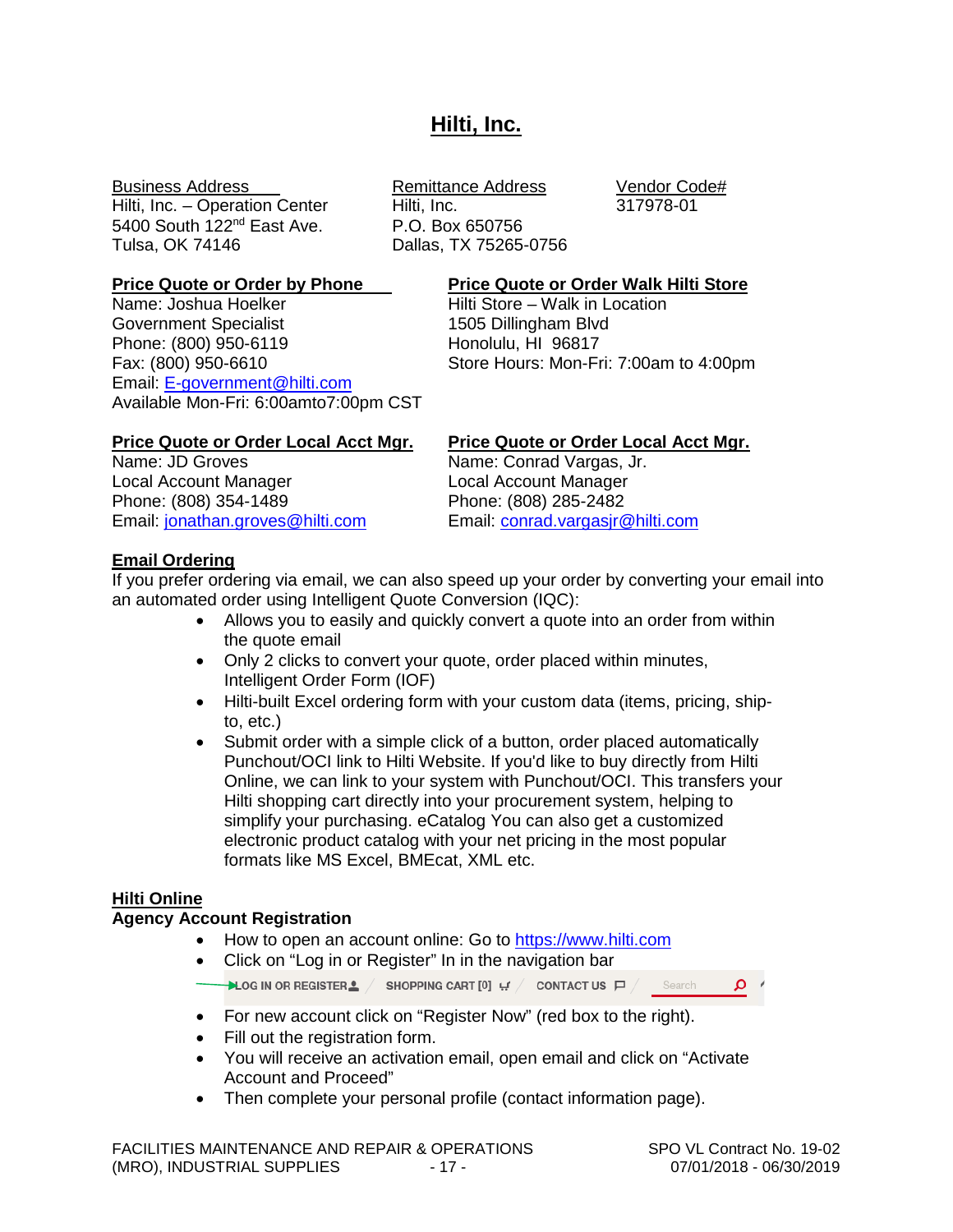- Your account will be created and a conformation email will be sent as soon as the setup is done.
- Once you receive the conformation email log out and log back in to active your account.
- For help with registration please go to [www.hilti.com,](http://www.hilti.com/) Hilti Website Help Center, Video Tutorials "How to register as a new customer" [https://www.hilti.com/content/hilti/W1/US/en/products/utilities](https://www.hilti.com/content/hilti/W1/US/en/products/utilities-bar/help.html#nav/close)[bar/help.html#nav/close](https://www.hilti.com/content/hilti/W1/US/en/products/utilities-bar/help.html#nav/close)
- Online Ordering 24/7 at [www.hilti.com](http://www.hilti.com/) computer, or tablet.
- Find out what's in stock,  $\frac{1}{x}$  [track-and-trace your delivery](https://www.hilti.com/myaccount-history/orders.html#account-navigation) or order online and [pick up your products](https://www.hilti.com/content/hilti/W1/US/en/services/buying-from-hilti/click-and-collect.html) at the local [Hilti Store](https://www.hilti.com/stores) (some limitations apply contact Hilti for details).
- We've packed [www.hilti.com](http://www.hilti.com/) with an abundance of [technical advice,](https://www.hilti.com/content/hilti/W1/US/en/engineering/training/engineering---engineering-services.html) from technical documents about our products to an extensive [technical library](https://www.hilti.com/downloads) including [BIM/CAD](https://www.hilti.com/content/hilti/W1/US/en/engineering/software/bim.html) objects.
- Technical Library includes online access 24/7 to MSDS Sheets and Hilti Technical and ICC Testing Publications, FM Certifications, UL Approval Documents/Drawings.
- There are [technical tips and videos](https://www.hilti.com/content/hilti/W1/US/en/products/utilities-bar/help.html) to show you how to get the best out of our Hilti products to get your work done faster and safer. Subscribe to Hilti's YouTube Channel<https://www.youtube.com/user/HiltiNorthAmerica>
- We're here to help if you can't find something. Just [chat online](https://www.hilti.com/content/hilti/W1/US/en/services/buying-from-hilti/website.html#contact) with our customer service team, or [ask for a call back](https://www.hilti.com/content/hilti/W1/US/en/services/buying-from-hilti/website.html#contact) during office hours [https://www.hilti.com/content/hilti/W1/US/en/services/buying-from](https://www.hilti.com/content/hilti/W1/US/en/services/buying-from-hilti/website.html#contact)[hilti/website.html#contact](https://www.hilti.com/content/hilti/W1/US/en/services/buying-from-hilti/website.html#contact)
- Quick Access to documents and video library at <https://www.hilti.com/downloads>

#### **TOOL REPAIR**

- When your tools break down, your project breaks down. That's why we make it simple to request tool repair through your Hilti Online account.
- Enjoy full access to your company's tool history whenever you need it keeping service requests simple, and your project running smoothly.
- [Request a tool repair](https://www.hilti.com/myaccount-tools/repair) <https://www.hilti.com/#overlay/login>
- Don't have a login yet? Chat now, and we can link your email address to your Hilti account for simplified tool management.

#### **One feature of Hilti Connect is the ability to process a tool repair.**

- Submit tools for repair with the touch of a button right from your smart phone.
- Receive the shipping label by email, box up the tool, and send it to Hilti for professional repair. Take advantage of our 1 day turn around on repairs in our first-class repair centers. Eliminate the tool repair hassle and streamline it by:

DOWNLOAD the Hilti Connect App NOW to get instant digital access to your Hilti tools

• Download for free from the App Store Download for free from Google Play